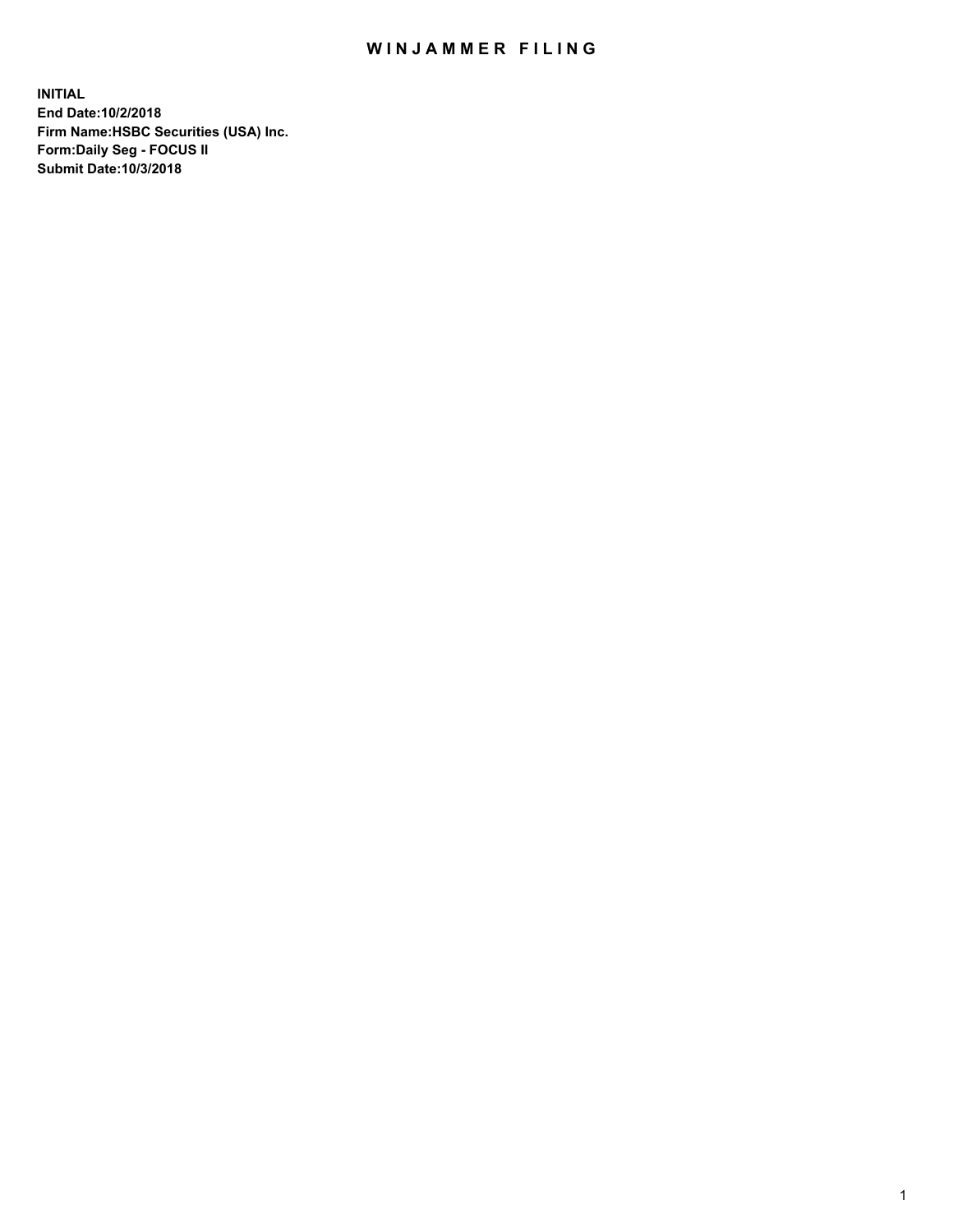**INITIAL End Date:10/2/2018 Firm Name:HSBC Securities (USA) Inc. Form:Daily Seg - FOCUS II Submit Date:10/3/2018 Daily Segregation - Cover Page**

| Name of Company                                                                                                                                                                                                                                                                                                                | <b>HSBC Securities (USA) Inc.</b>                                          |
|--------------------------------------------------------------------------------------------------------------------------------------------------------------------------------------------------------------------------------------------------------------------------------------------------------------------------------|----------------------------------------------------------------------------|
| <b>Contact Name</b>                                                                                                                                                                                                                                                                                                            | <b>Michael Vacca</b>                                                       |
| <b>Contact Phone Number</b>                                                                                                                                                                                                                                                                                                    | 212-525-7951                                                               |
| <b>Contact Email Address</b>                                                                                                                                                                                                                                                                                                   | michael.vacca@us.hsbc.com                                                  |
| FCM's Customer Segregated Funds Residual Interest Target (choose one):<br>a. Minimum dollar amount: ; or<br>b. Minimum percentage of customer segregated funds required:%; or<br>c. Dollar amount range between: and; or<br>d. Percentage range of customer segregated funds required between:% and%.                          | 109,000,000<br>$\overline{\mathbf{0}}$<br>0 <sub>0</sub><br>0 <sub>0</sub> |
| FCM's Customer Secured Amount Funds Residual Interest Target (choose one):<br>a. Minimum dollar amount: ; or<br>b. Minimum percentage of customer secured funds required:%; or<br>c. Dollar amount range between: and; or<br>d. Percentage range of customer secured funds required between:% and%.                            | 25,000,000<br>$\overline{\mathbf{0}}$<br>0 <sub>0</sub><br>0 <sub>0</sub>  |
| FCM's Cleared Swaps Customer Collateral Residual Interest Target (choose one):<br>a. Minimum dollar amount: ; or<br>b. Minimum percentage of cleared swaps customer collateral required:% ; or<br>c. Dollar amount range between: and; or<br>d. Percentage range of cleared swaps customer collateral required between:% and%. | 100,000,000<br>0<br>0 <sub>0</sub><br>0 <sub>0</sub>                       |

Attach supporting documents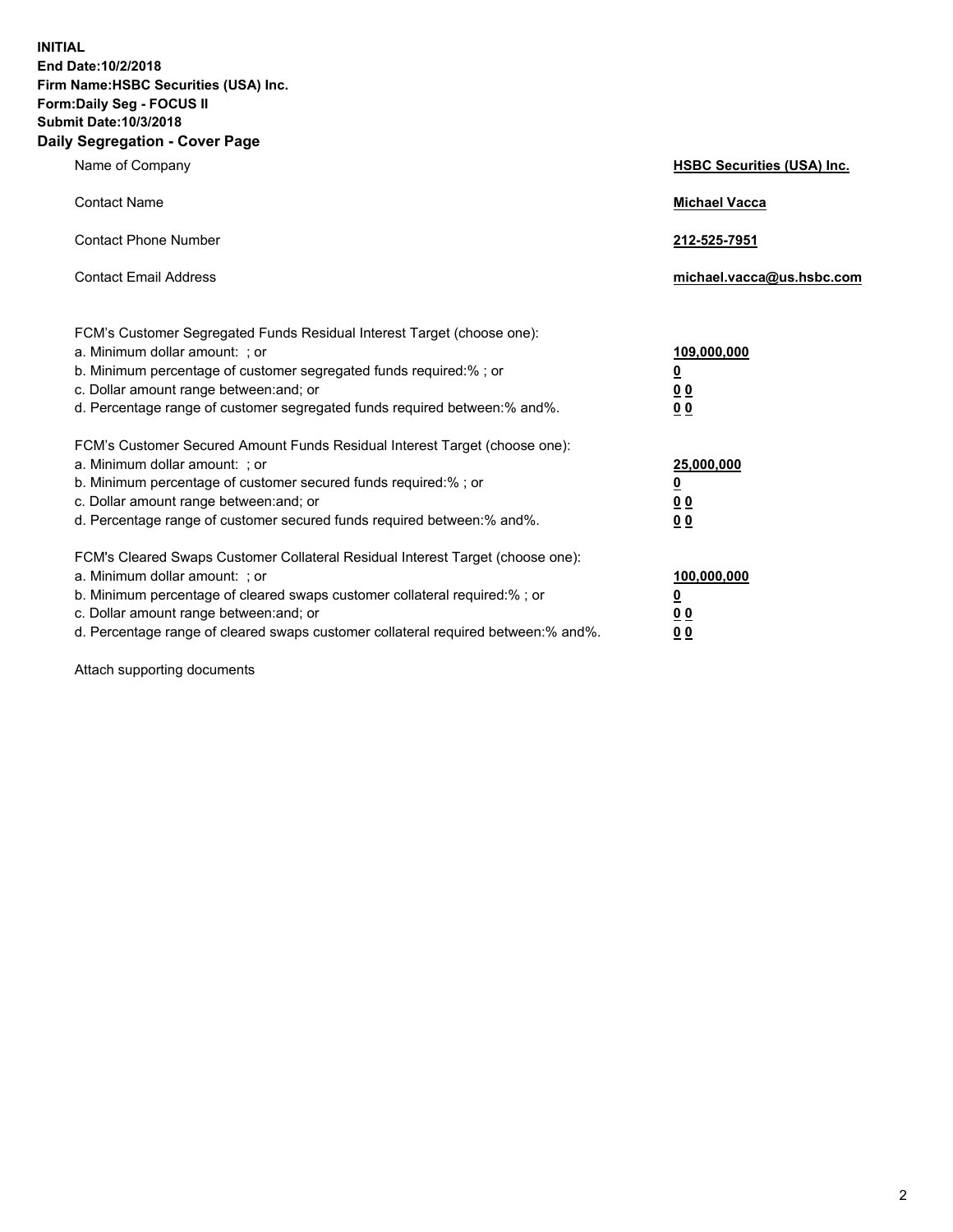**INITIAL End Date:10/2/2018 Firm Name:HSBC Securities (USA) Inc. Form:Daily Seg - FOCUS II Submit Date:10/3/2018 Daily Segregation - Secured Amounts** Foreign Futures and Foreign Options Secured Amounts Amount required to be set aside pursuant to law, rule or regulation of a foreign government or a rule of a self-regulatory organization authorized thereunder 1. Net ledger balance - Foreign Futures and Foreign Option Trading - All Customers A. Cash **112,807,591** [7315] B. Securities (at market) **80,258,361** [7317] 2. Net unrealized profit (loss) in open futures contracts traded on a foreign board of trade **-33,267,658** [7325] 3. Exchange traded options a. Market value of open option contracts purchased on a foreign board of trade **0** [7335] b. Market value of open contracts granted (sold) on a foreign board of trade **0** [7337] 4. Net equity (deficit) (add lines 1. 2. and 3.) **159,798,294** [7345] 5. Account liquidating to a deficit and account with a debit balances - gross amount **141,066** [7351] Less: amount offset by customer owned securities **-139,596** [7352] **1,470** [7354] 6. Amount required to be set aside as the secured amount - Net Liquidating Equity Method (add lines 4 and 5) 7. Greater of amount required to be set aside pursuant to foreign jurisdiction (above) or line 6.

## FUNDS DEPOSITED IN SEPARATE REGULATION 30.7 ACCOUNTS

1. Cash in banks

- A. Banks located in the United States **53,577,401** [7500]
- B. Other banks qualified under Regulation 30.7 **0** [7520] **53,577,401** [7530]
- 2. Securities
	- A. In safekeeping with banks located in the United States **45,311,041** [7540]
	- B. In safekeeping with other banks qualified under Regulation 30.7 **0** [7560] **45,311,041** [7570]
- 3. Equities with registered futures commission merchants
	-
	- B. Securities **0** [7590]
	- C. Unrealized gain (loss) on open futures contracts **0** [7600]
	- D. Value of long option contracts **0** [7610]
	- E. Value of short option contracts **0** [7615] **0** [7620]
- 4. Amounts held by clearing organizations of foreign boards of trade
	- A. Cash **0** [7640]
	- B. Securities **0** [7650]
	- C. Amount due to (from) clearing organization daily variation **0** [7660]
	- D. Value of long option contracts **0** [7670]
	- E. Value of short option contracts **0** [7675] **0** [7680]
- 5. Amounts held by members of foreign boards of trade
	-
	-
	- C. Unrealized gain (loss) on open futures contracts **-33,267,658** [7720]
	- D. Value of long option contracts **0** [7730]
	- E. Value of short option contracts **0** [7735] **97,139,302** [7740]
- 6. Amounts with other depositories designated by a foreign board of trade **0** [7760]
- 7. Segregated funds on hand **0** [7765]
- 8. Total funds in separate section 30.7 accounts **196,027,744** [7770]
- 9. Excess (deficiency) Set Aside for Secured Amount (subtract line 7 Secured Statement Page 1 from Line 8)
- 10. Management Target Amount for Excess funds in separate section 30.7 accounts **25,000,000** [7780]
- 11. Excess (deficiency) funds in separate 30.7 accounts over (under) Management Target **11,227,980** [7785]

**159,799,764** [7355] **159,799,764** [7360] A. Cash **0** [7580] A. Cash **95,459,640** [7700] B. Securities **34,947,320** [7710] **36,227,980** [7380]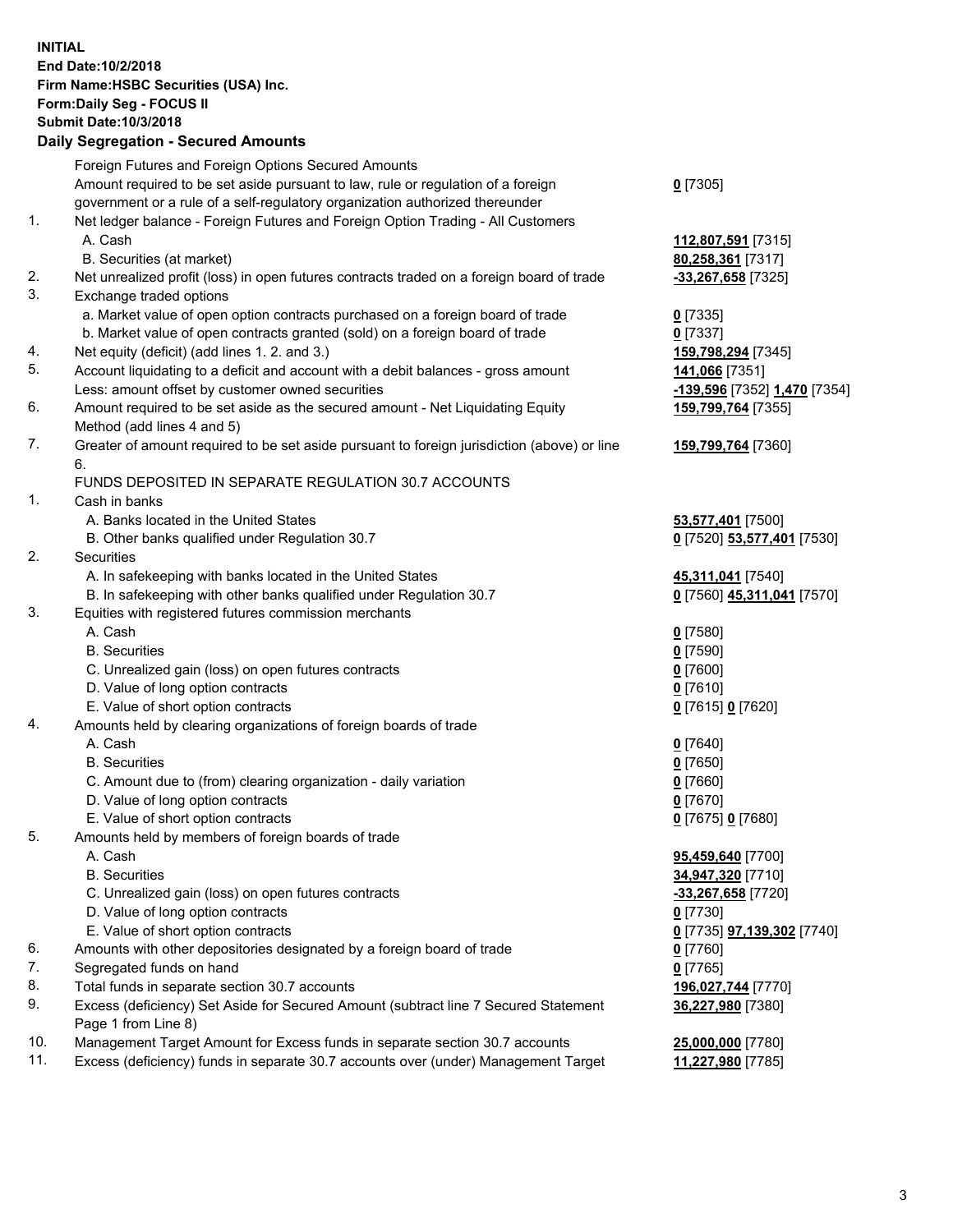| <b>INITIAL</b> | End Date: 10/2/2018                                                                            |                             |
|----------------|------------------------------------------------------------------------------------------------|-----------------------------|
|                | Firm Name: HSBC Securities (USA) Inc.                                                          |                             |
|                | Form: Daily Seg - FOCUS II                                                                     |                             |
|                | <b>Submit Date: 10/3/2018</b>                                                                  |                             |
|                | Daily Segregation - Segregation Statement                                                      |                             |
|                |                                                                                                |                             |
|                | SEGREGATION REQUIREMENTS(Section 4d(2) of the CEAct)                                           |                             |
| 1.             | Net ledger balance                                                                             |                             |
|                | A. Cash                                                                                        | 204,791,927 [7010]          |
|                | B. Securities (at market)                                                                      | 1,421,821,316 [7020]        |
| 2.             | Net unrealized profit (loss) in open futures contracts traded on a contract market             | 86,635,515 [7030]           |
| 3.             | Exchange traded options                                                                        |                             |
|                | A. Add market value of open option contracts purchased on a contract market                    | 366,106,699 [7032]          |
|                | B. Deduct market value of open option contracts granted (sold) on a contract market            | -158,571,311 [7033]         |
| 4.             | Net equity (deficit) (add lines 1, 2 and 3)                                                    | 1,920,784,146 [7040]        |
| 5.             | Accounts liquidating to a deficit and accounts with                                            |                             |
|                | debit balances - gross amount                                                                  | 31,929,638 [7045]           |
|                | Less: amount offset by customer securities                                                     | -31,929,638 [7047] 0 [7050] |
| 6.             | Amount required to be segregated (add lines 4 and 5)                                           | 1,920,784,146 [7060]        |
|                | FUNDS IN SEGREGATED ACCOUNTS                                                                   |                             |
| 7.             | Deposited in segregated funds bank accounts                                                    |                             |
|                | A. Cash                                                                                        | 27,935,716 [7070]           |
|                | B. Securities representing investments of customers' funds (at market)                         | $0$ [7080]                  |
|                | C. Securities held for particular customers or option customers in lieu of cash (at<br>market) | 218,945,221 [7090]          |
| 8.             | Margins on deposit with derivatives clearing organizations of contract markets                 |                             |
|                | A. Cash                                                                                        | 67,829,747 [7100]           |
|                | B. Securities representing investments of customers' funds (at market)                         | 327,658,283 [7110]          |
|                | C. Securities held for particular customers or option customers in lieu of cash (at<br>market) | 1,201,195,945 [7120]        |
| 9.             | Net settlement from (to) derivatives clearing organizations of contract markets                | -16,307,929 [7130]          |
| 10.            | Exchange traded options                                                                        |                             |
|                | A. Value of open long option contracts                                                         | 366,106,699 [7132]          |
|                | B. Value of open short option contracts                                                        | -158,571,311 [7133]         |
| 11.            | Net equities with other FCMs                                                                   |                             |
|                | A. Net liquidating equity                                                                      | 6,681,194 [7140]            |
|                | B. Securities representing investments of customers' funds (at market)                         | 0 [7160]                    |
|                | C. Securities held for particular customers or option customers in lieu of cash (at            | $0$ [7170]                  |
|                | market)                                                                                        |                             |
| 12.            | Segregated funds on hand                                                                       | 1,680,150 [7150]            |
| 13.            | Total amount in segregation (add lines 7 through 12)                                           | 2,043,153,715 [7180]        |
| 14.            | Excess (deficiency) funds in segregation (subtract line 6 from line 13)                        | 122,369,569 [7190]          |
| 15.            | Management Target Amount for Excess funds in segregation                                       | 109,000,000 [7194]          |

16. Excess (deficiency) funds in segregation over (under) Management Target Amount Excess

**13,369,569** [7198]